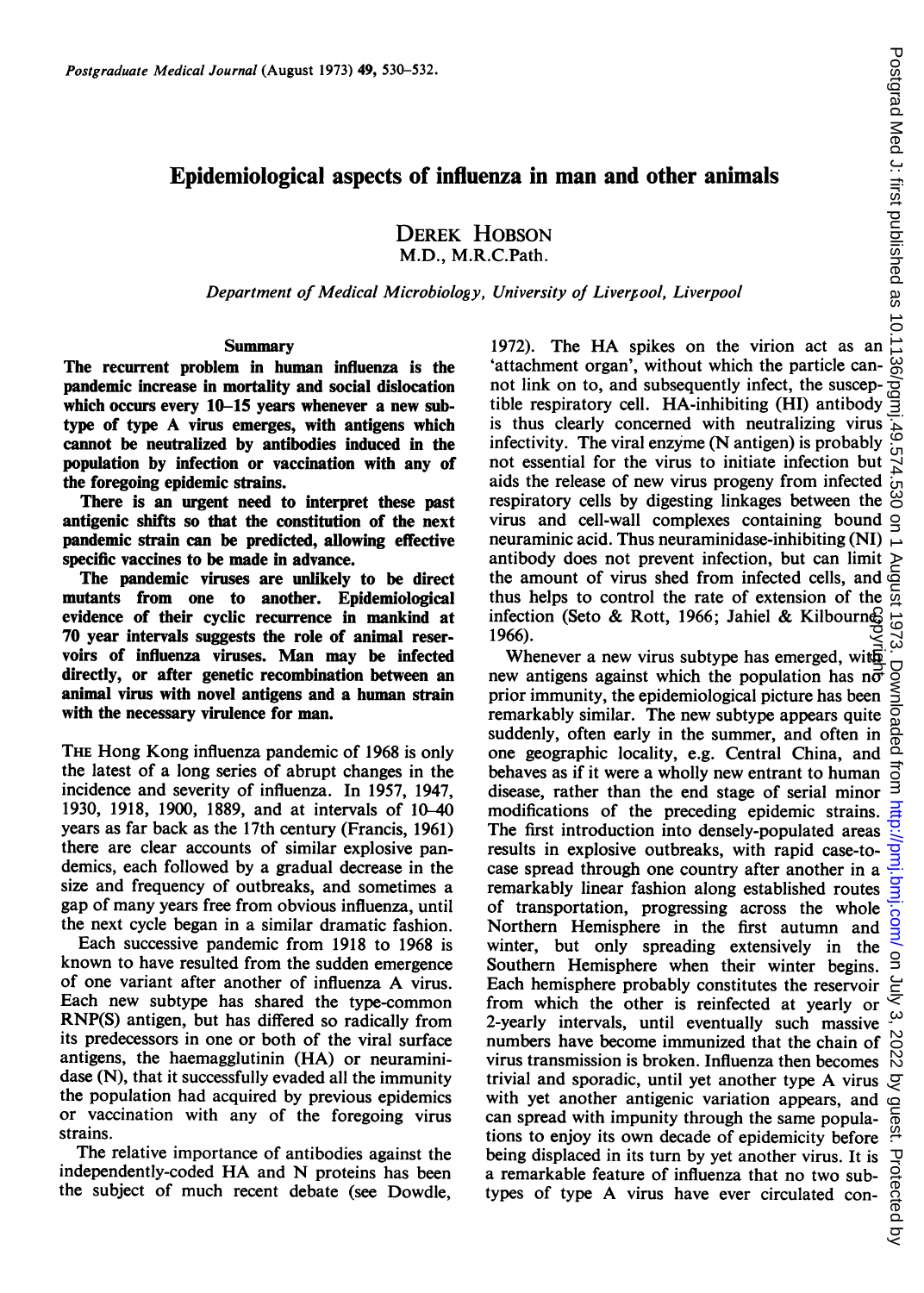currently in human populations, except at the point of changeover from minor to major epidemic behaviour. Once a new subtype has established itself, it dominates the whole world scene of influenza and the foregoing antigenic variant disappears from mankind, apparently forever.

By 1972 over 70% of the population in Britain and many other countries had acquired protective antibodies against HK virus, and if the past history of influenza is any guide to the future, a new contender of entirely different antigenic constitution will replace HK virus in the next few years, and usher in yet another pandemic period.

There is no certain way of forecasting what antigenic form this next virus will take, whether it will display entirely novel antigens or revert to one of the former constitutions; but it is predictable that once the new virus emerges, all immunity against HK virus will become irrelevant to the new situation and all stock-piles of HK vaccine become obsolete. It can take 6 months or more to make vaccine on a commercial scale against a new virus which has already begun its pandemic spread, but with our present lack of knowledge no prospective vaccine can be made before the new strain appears. In every past cycle of influenza the highest case-mortality, particularly in the young adult population, has occurred in the first major waves of infection; for example, over 10 million people died during the pandemic of 1918-19, the first epidemic of 1968-69 in the U.S.A. accounted for 58,000 deaths, and over 9000 deaths occurred in Britain within 3 weeks of the HK outbreak of 1969-70. There is thus an obvious need to learn enough about the long-term behaviour of influenza A viruses to try to predict the next virus and make effective vaccines well in advance.

The general view in the U.S.A. until a few years ago was that all of the pandemic subtypes of influenza A shared all the possible HA antigens and merely changed their relative proportions according to the immunological barrier erected in the population. This view is now untenable for many reasons, and especially because the genetic apparatus of myxoviruses is too small to code for the large number of separate proteins each virus would need to contain. The conflicting British view of that time was that each pandemic subtype contained a single HA antigen, showing <sup>a</sup> progressive forward mutation from its immediate precursor under the selective pressure of population immunity. This also had to be discarded when it became obvious that the Asian (A2) strains differed from the foregoing Al in HA and in N antigen and in other biological properties-far too massive an array of changes for one virus to be a point mutant of the other.

A more likely interpretation of influenzal history

is that the A virus of 1918, A0, Al, A2, and HK viruses are, and always have existed as, fixed immutable subtypes, each in turn able to become pandemic only after the death of the last population cohort that had met it before and had preserved an immune memory of it. It is true that these subtypes cannot be made to mutate from one to the other in the laboratory, and strong indirect evidence in favour of this hypothesis, although it was originally developed to investigate earlier possibilities, is found in the long and careful studies of 'immunological archeology' from Ann Arbor (Davenport, Hennessy & Francis, 1953). From these, it is clear that most people today are still manufacturing antibody they first learned to produce in specific response to the first influenza virus they encountered in their childhood. The over 50-year-olds are thus the only cohort with antibody against the 1918 virus, only those over 30 react with AO virus, and the young children of 1960-72 show no antibody 'earlier' than anti-A2 and anti-HK, which they will probably continue to produce as evidence of their 'original antigenic sin' long after these viruses have disappeared from the scene. Mulder & Masurel in Holland were probably the first to appreciate that it was logical to extend this 'doctrine of original antigenic sin' backwards, and that identificationg of the dominant or 'earliest' antibody present in the oldest age groups alive today would give strong antigenic sin' backwards, and that identifications<br>of the dominant or 'earliest' antibody present ing<br>the oldest age groups alive today would give strong-<br>indirect evidence of the subtype of virus which was pandemic in their own childhood, 70-80 years ago. They showed that people born about 1890 uniquely had antibody against A2 virus before the 'new' virus had reached Holland (Mulder & Masurel, 1958) and that sera collected before 1957 from people born about <sup>1900</sup> had antibody active against the HK strain, which did not 'appear' until 1968 (Masurel, 1969). Thus, by a combination of direct virus isolation and serological detective work it seems likely that the biblical three score years and ten of human life encompasses a complete cycle of influenza viruses. Every observed pandemic from 1890-1947 can be assigned its own virus subtype, and what we have seen in 1957 and 1968 appears to be the start of another cycle of the same viruses appearing in the same order, with a distinct possibility that the next pandemic will be due to a second advent of <sup>a</sup> virus antigenically similar to the A <sup>1918</sup> strain, against which no people under 50 years of age have any immunological memory.

The credibility of this cyclic hypothesis would be considerably greater if there was any satisfactory explanation of where these subtypes of influenza A persist in the 50 years or more when they are certainly absent from mankind. The obvious possibility is that they circulate through animal reservoirs (Pereira, 1969), and it has long been known